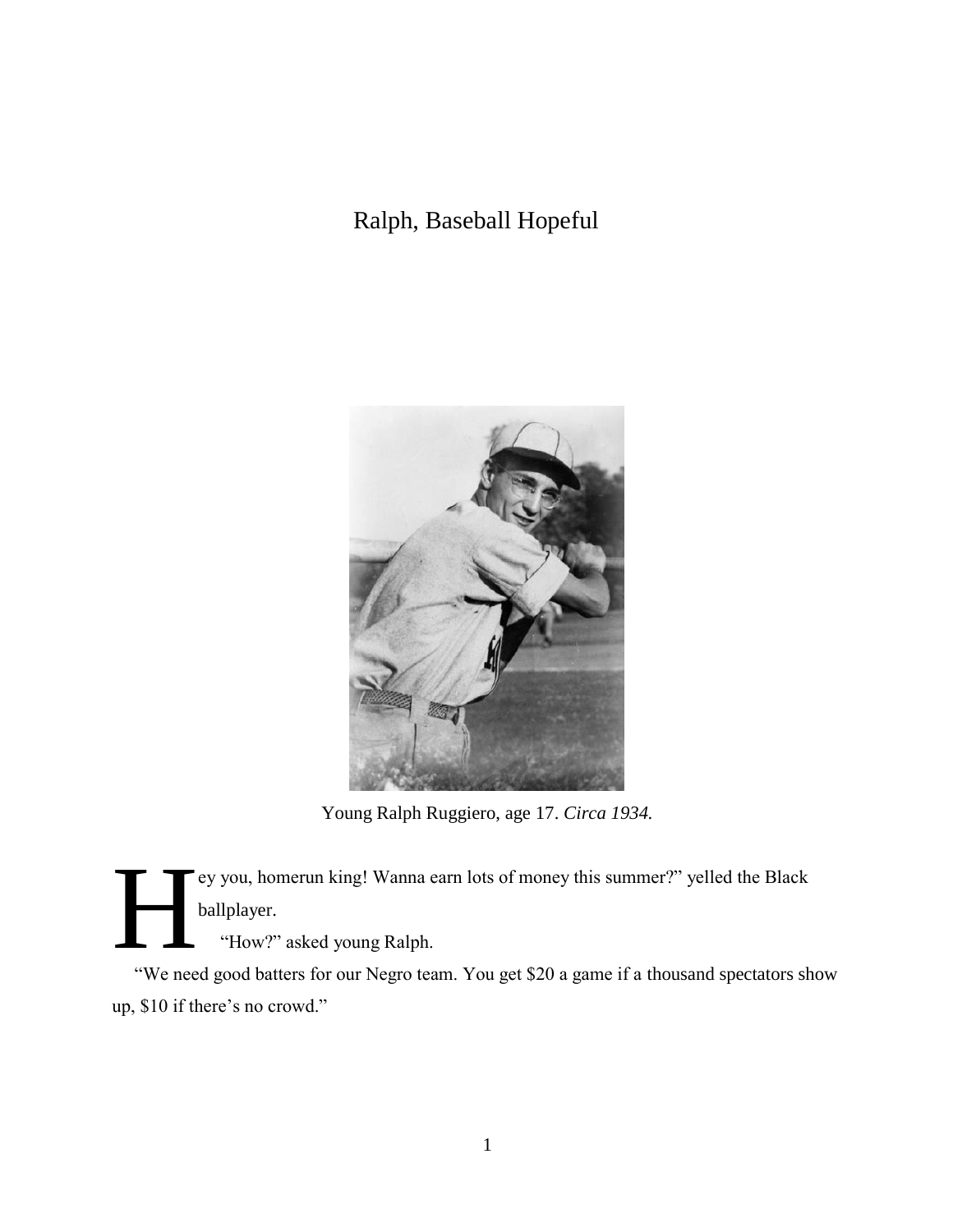It was the summer of 1932 during the worst depression that America has suffered. Ralph, a lean athlete, was the son of Guiseppe Ruggiero, a poor Italian immigrant who had many mouths to feed. Picking peas and beans earned him very little each week, so ten or twenty dollars per game was more money that a seventeen-year-old could imagine.

"You gotta be kidding. But I am not a Negro," Ralph reminded the ballplayer. He didn't realize just how dark he got working in the fields.

"Don't matter. You dark enough, so if you wanna play with us, you can. You good at batting and fielding. You play first base."

A natural in baseball, gymnastics, and football, Ralph was always the first pick in gym class. His gang played sandlot ball on Mary Street School playground in East Utica. Their fly balls broke many windows on Blandina Street, triggering the youths to drop their gloves and run.

Not unlike immigrant children, Ralph dropped out of school after eighth grade to help support his family. His first job at Utica Knitting Mills came with a chance to play on the companysponsored baseball team. For \$28 a week, he gathered mounds of fabric all day called gussets, but couldn't wait to play ball after work. He was instrumental in winning the team's championship for the factory.

"You should play baseball instead of wasting your time in this factory. You hit the hell out of the ball, and you're terrific on first base!" his time-study manager told Ralph after watching him play.

Playing on the Negro team was young Ralph's chance to make more money. He was only too happy to leave the bean fields and factories. Instead of spending long hours in the hot sun stooped over bean plants, he spent hours in the hot sun doing what he enjoyed most.

For the rest of the summer he traveled by bus with his black teammates throughout New York State playing ball in such cities as Ogdensburg, Rome, Ilion, Frankfurt, and Little Falls. Growing up in a segregated school, Ralph never had the chance to connect with the African-American culture. Their English was different from his. So were their foods and customs. But their mutual passion for baseball and the chance to demonstrate their talents bound them together. That's what they had in common, and that was all that mattered.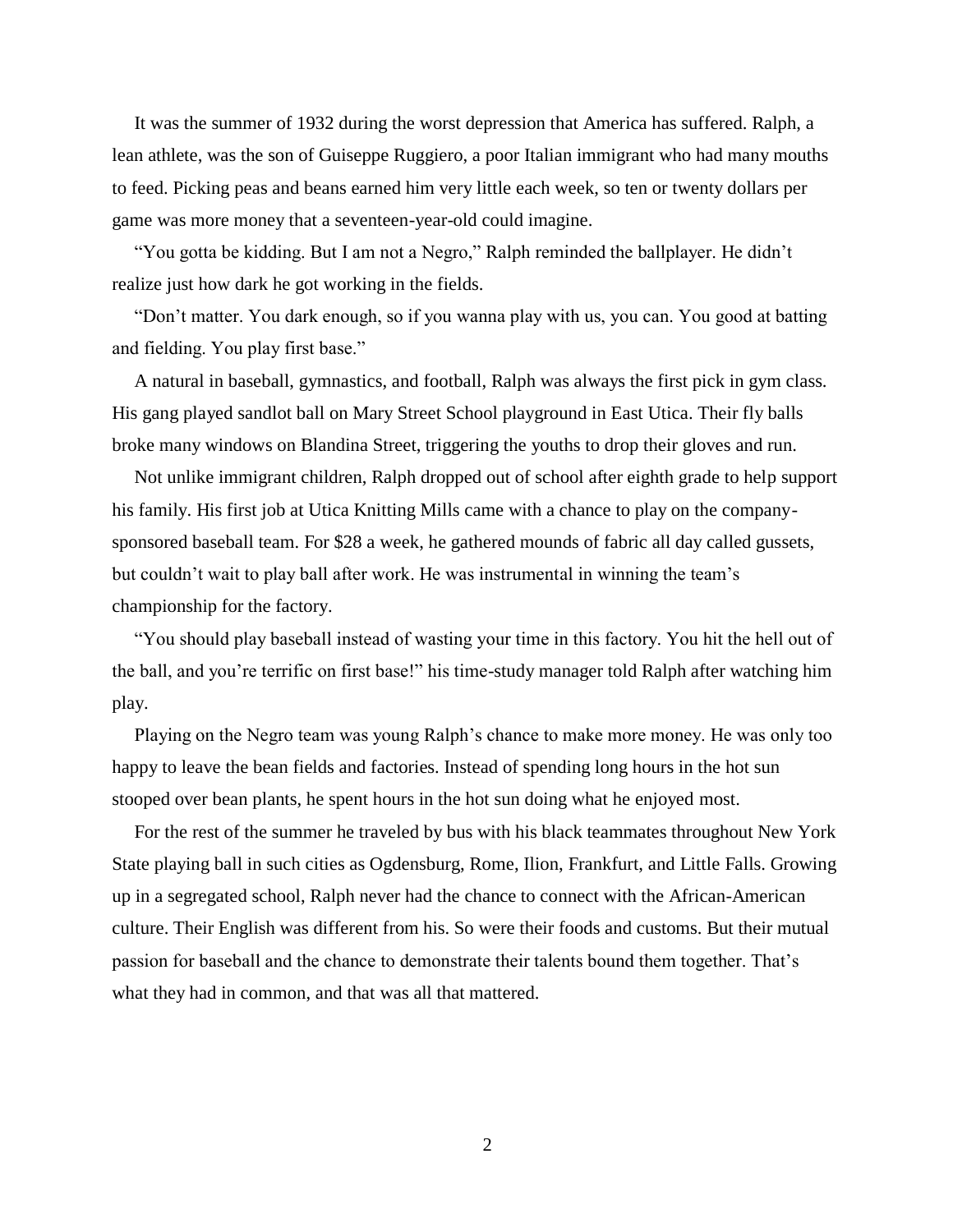Since African-Americans were not allowed in segregated motels, Ralph bunked with his black roommate, Jessie, in places where they were welcome. He played, ate, drank, and slept with his team. They were just as happy to have an outstanding player on their team as he was to be playing with them.

One night, Ralph found Jessie with his head in his hands at the foot of his bed.

"Whatsamatter?" Ralph asked.

"If only I was white. I knows I could play for mo' money in major leagues. A scout watched you today."

"Me?"

"Yessir. He knew you was white."

Ralph was excited and sick at the same time. Jessie was as good a ballplayer as he, yet there was no hope for him making it to the major leagues. The best Jessie could do was to join a Negro League team, but for far less money.

"Sorry, Jessie. I don't know what to say."

Ralph admired Jessie and his teammates, but knew he was powerless to help them. Ralph was poor, but he was always filled with hope. Ralph began to understand Jessie's despair.

The sweltering summer created dusty ball fields with dirt kicking up every time a runner sprinted around the crude bases. Handfuls of spectators sat in the wooden bleachers, careful not to get slivers on their hands from the dried-out boards. They fanned themselves with hankies and cupped their hands over their eyes to block the sun. Whenever they disagreed with a call, shouts of insults burst from the crowd, "kill the ump!" There were no announcers, sportswriters, or concessions. The locals showed up for a game by wandering to the baseball diamond and spotting teams playing. Admission charges determined the players' pay.

Ralph gave the spectators their money's worth by power-hitting the ball past the outfield into a parking lot. Youngsters who could not afford admission scrambled to scoop up the ball. They proudly threw it back to the pitcher. A skilled first baseman, Ralph was relentless in tagging runners out.

Racial slurs emanated from the stands, especially the "n" word. Ralph endured several abusive jeers and taunts. He was surprised by hostilities that Whites displayed toward Blacks. Even if some knew Ralph was not black, many also considered Italians inferior.

3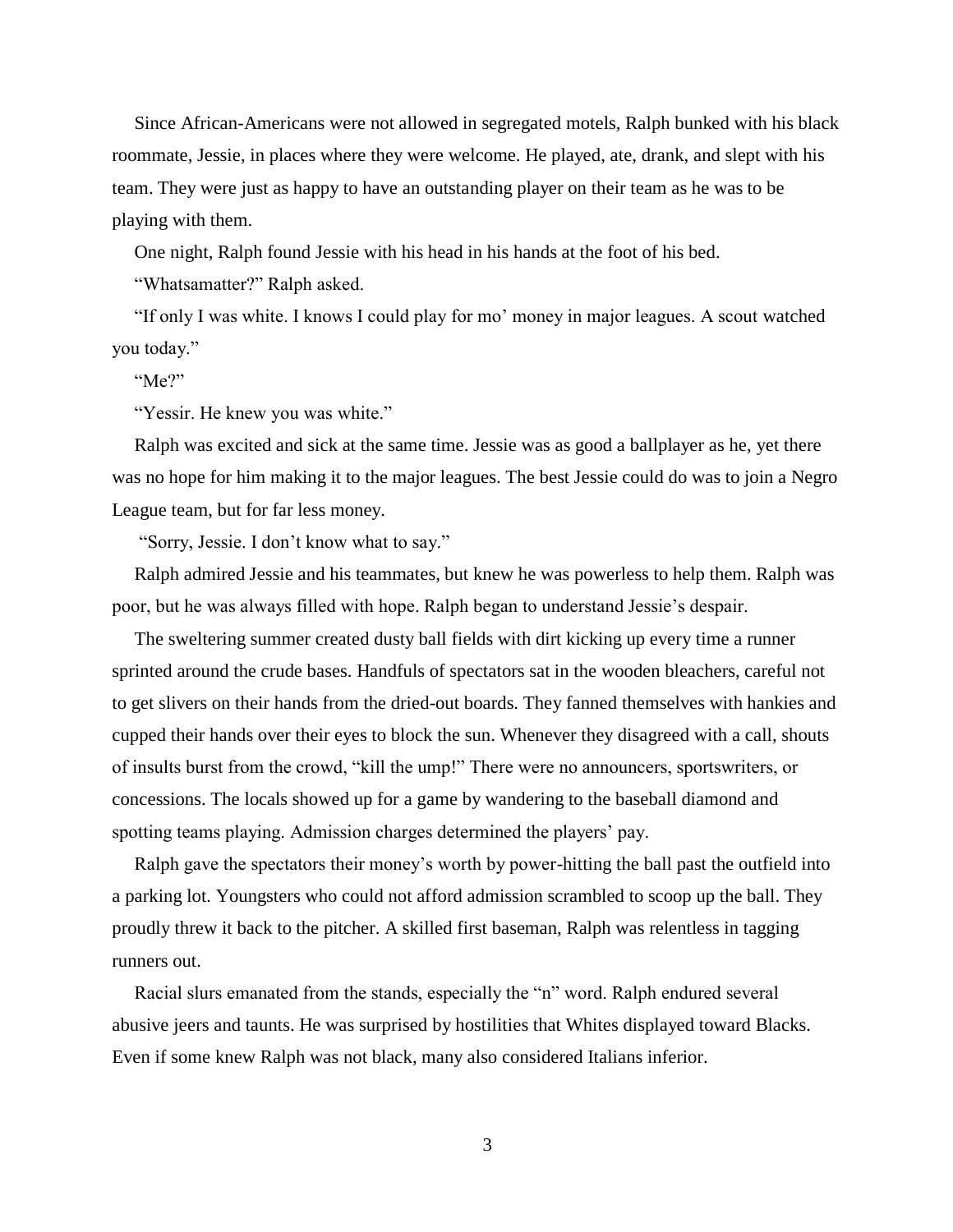Sitting on a bench in the hot sun, waiting for his time at bat, Ralph asked Jessie, "I've been called names before, but not like this. How can you stand it?"

"Used to it," was his response as he spit in the dirt while staring straight ahead at the ballfield, "Don't want no trouble."

An awkward silence followed. Ralph realized that his teammates did not trust confiding in him with matters concerning racial tensions. They avoided making waves with Whites all their lives, and Ralph was treated no differently. Yet many displayed a pride for their skills at sliding, batting, and catching. Ralph quickly realized that his team's top players, had they been white, would have been courted by professional scouts. Soon Ralph would experience these frustrations when his own dream shattered.

Knowing too well how various friends and family members expressed prejudice against this race, Ralph learned that poverty was an equalizer. Both cultures struggled to survive and feed their families.

"Jessie, I'm just as poor as you, and my life is as tough as yours," Ralph blurted out. He couldn't help but try to make Jessie identify with his own destitute life.

"Someday, you gonna move up 'cuz you white. Then you forgit about us."

America was segregated in the 1930's, which not only kept African-Americans separate from Whites but also kept them from any opportunities. Baseball was one of them. Black players learned to stifle their dreams of making it to the segregated major leagues. Jackie Robinson did not integrate white major league baseball for another fifteen years. He started with the Kansas City Monarchs, a Negro team, then was recruited by the New York Dodgers. By then, Jessie would be considered too old to play.

Living in the midst of poverty, Ralph didn't understand Jessie's wisdom. He realized, however, after one season playing on a Negro team, he would never see Jessie or his teammates again. Ralph returned home to the east side of Utica, the "coloreds" to the west side. In August, he not only earned more money to give to his struggling family but gained a new respect for a culture and plight that was separated from his.

"Over here, Ralph!" yelled the women sewers. "I need the work. Bring the gussets to me!" (A gusset is triangular fabric sewn into a seam to strengthen the garment).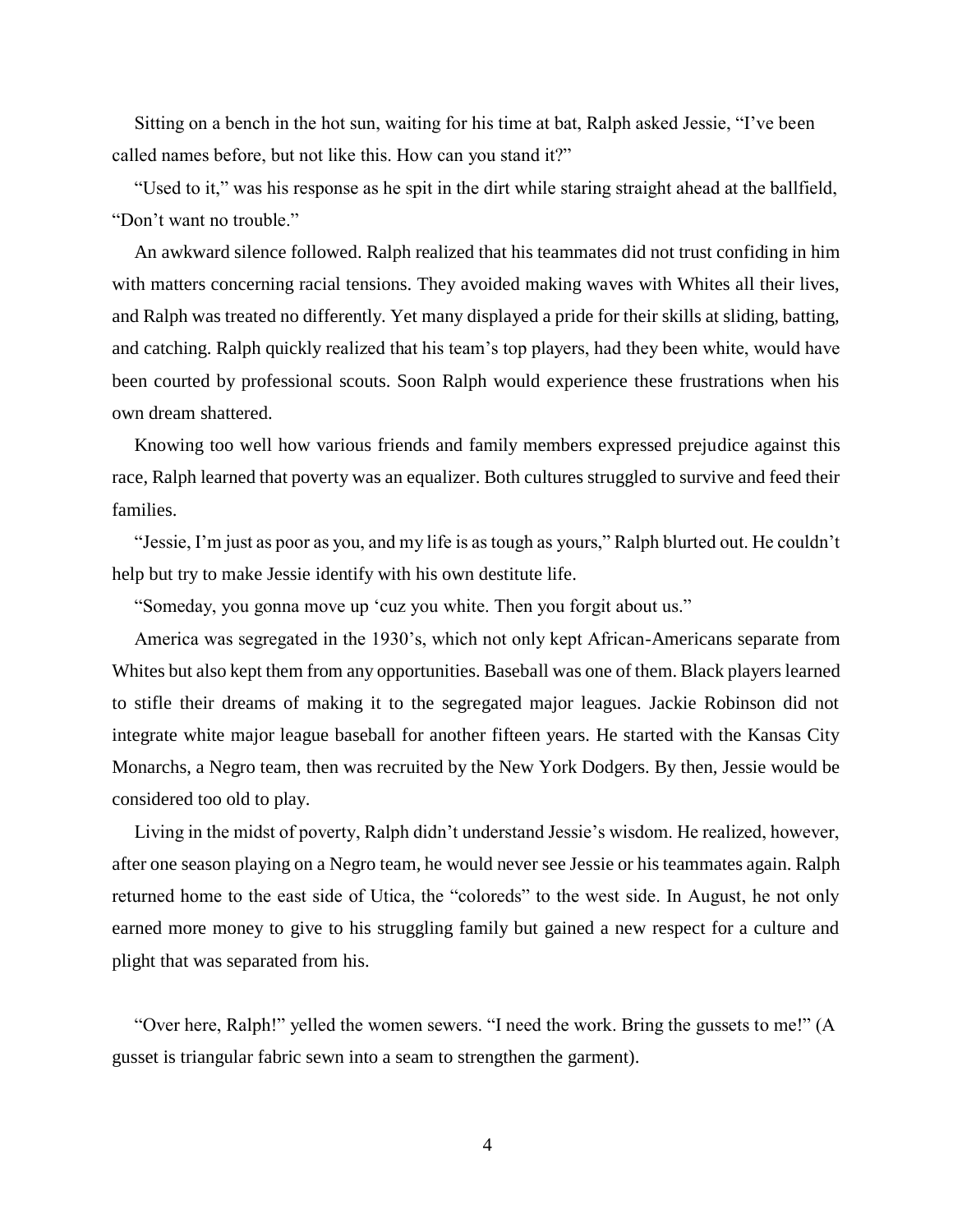Ralph returned to his job at the knitting mill. He found that he really hated factory work now that the baseball season was over. His older sister Sara helped him get this job and he didn't want to disappoint her. Since the women worked on piece work (paid extra after sewing their quota), they competed for gussets that runners piled on the sides of their machines.

Ralph had fun choosing which girl would receive the gussets, sometimes awarding the pretty ones first. This enabled him to socialize and turn on his charm. He was warned to stay focused and keep up with the workload, but his heart wasn't into this job.

"I'm sorry Ralph, but I have to let you go. You are far behind the others, and these girls need the piecework," explained the time-study manager, "Sara asked for second chances for you, but I cannot give you anymore.

"Did you hire me just to win the baseball championship?"

"No, but we are grateful to you that we did win."

Bitter, yet relieved, Ralph returned home that evening to another lecture by Sara, "What's the matter with you? You can't afford to goof off. How are you gonna earn money now?" She and her husband were much older than Ralph and had two kids to feed; still, she felt responsible for her kid brother.

"I can get him in the foundry," offered Dan, her husband.

Landing his next job at Utica Radiator with Dan nearby, Ralph alternated working nights and days with 4 black "brothers." Husky and strong, each about 6'4" and weighing no less than 250 pounds, the "shookers" shook the metal out of sand molds to create cast iron radiators while Ralph worked on a machine to press radiator fins together.

"The Yankees are the best team in major league baseball," Ralph teased his co-worker, Ben. Loud, burly laughs erupted from the shooker, "No way, brother! White Sox rules!"

"You're crazy! They can't beat Babe Ruth as outfielder and Lou Gehrig as pinch hitter!"

"The White Sox have Sad Sam Jones, pitching Ace. He's great like the Bambino."

"Yes, I'll admit Jones and Ruth won the 1923 World Series when they were Yankees. It was stupid to trade Jones to Chicago."

Once again, baseball united Ralph with new black friends. They wagered small bets on games throughout the season, but soon realized that neither team would make it to the 1933 World Series.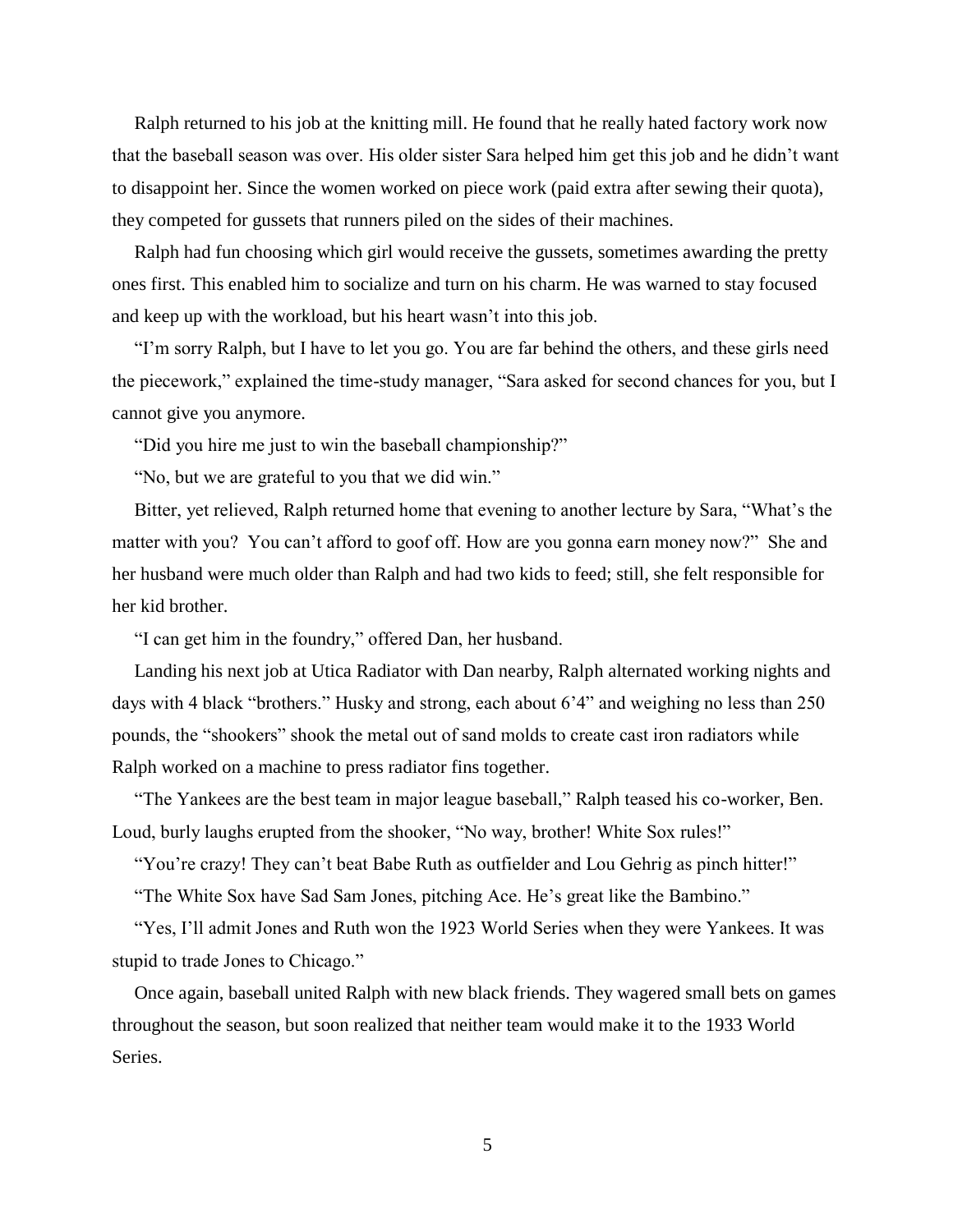The day finally came that Ralph had dreamed of. A Buffalo Bisons scout, after watching how skillfully Ralph played over the summer, invited him to try out for the minor league team. The scout was impressed with Ralph's handling of double plays on first base by catching the ball to strike out the batter, then hurling it to the second baseman. He never saw a lefty like Ralph bat so powerfully, hitting doubles and triples.

"He's got what it takes to be a major-leaguer," the scout scribbled on his report.

Rushing to the mailbox after work each day, a contract finally arrived for Ralph to sign and begin spring training with the Bisons. Unable to speak, Ralph ran down the street to his nephew, Francis, waving the contract.

"Woo-hoo, you did it, Ralph!" Francis yelled at the top of his lungs. Then Ralph strutted around in a circle. Only a year apart, they were like brothers sharing their love for sports. They both knew that this could be Ralph's "ticket" out of the bean fields and sweat shops.

"This deal will change my life," Ralph bragged, "I hope to play for the Bisons until I get discovered by a major-league scout." He planted a kiss on the paper, grabbed a pen, and carefully signed his name on the dotted line.

"I'll take this to the post office myself before work tomorrow." At that moment, a wave of sadness interrupted his excitement with the thought of Jessie who was right about Ralph escaping poverty because of his white color.

Ralph raced to mail his contract the next day. At work, Ben was amazed to hear about the Bison offer. He genuinely liked Ralph and was happy for him but couldn't help thinking how impossible it would be for him to even hope for such an offer.

"You a good man, Ralph," Ben said, "You be leaving us behind. If I was white, I'd whoop you on the field!"

"If you were white, we'd whoop everyone together on the field!"

With that sentiment, Ben flashed Ralph a toothy grin and lifted him in the air in a bear hug. "Hey brothers, get to work," yelled the supervisor sarcastically.

"Yeah, yeah, yeah, we're going," mumbled Ralph slipping on his gloves to protect his hands. Ben retreated to his spot across the room near the other shookers.

Ralph picked up his first radiator of the work day. They were lined up waiting for him to complete his part in the assembly. The heat and humidity in the plant was high. His shift just started, and already he was sweating.